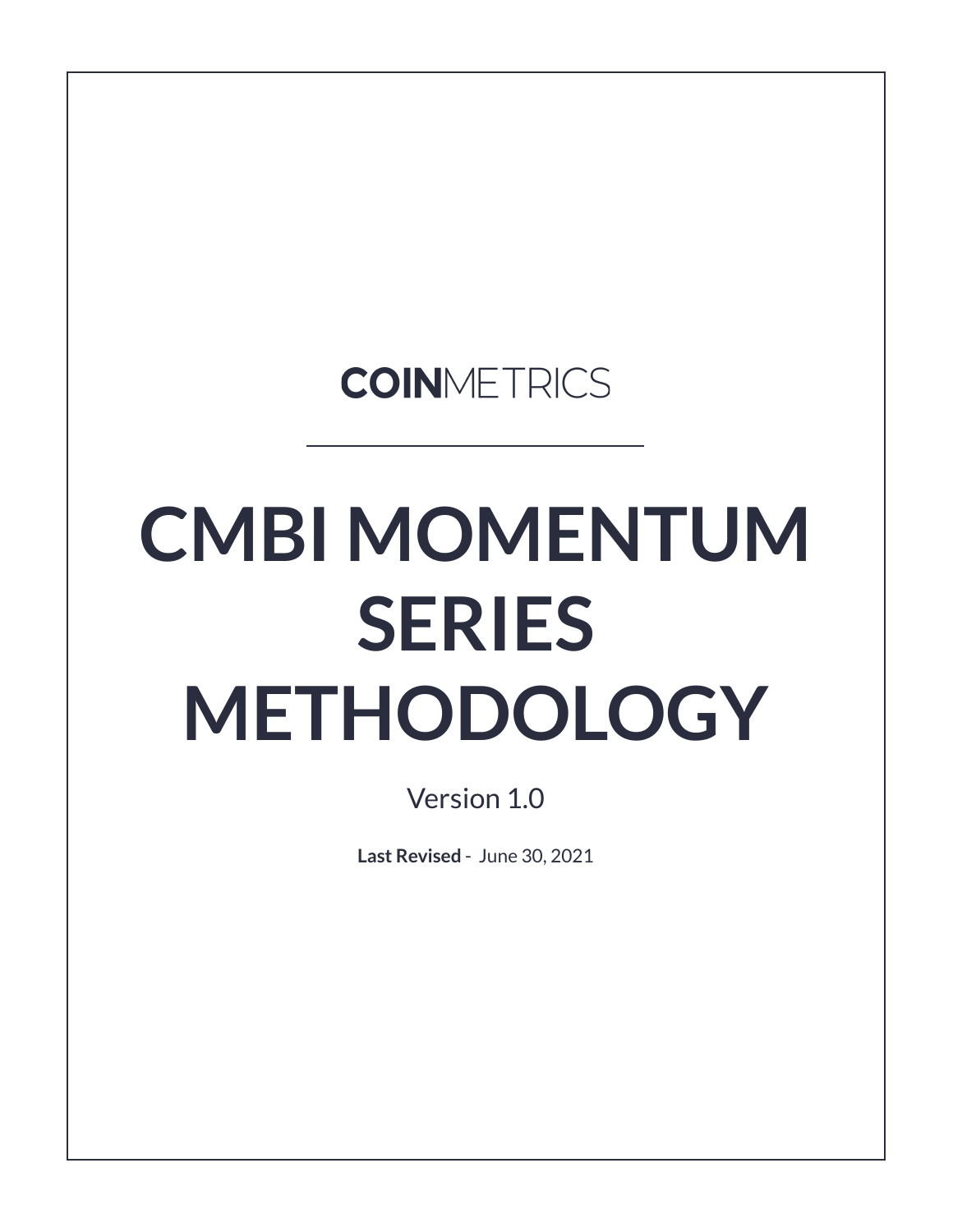## **TABLE OF CONTENTS**

| <b>1 COIN METRICS BLETCHLEY INDEXES</b>     |                |  |  |  |
|---------------------------------------------|----------------|--|--|--|
| <b>2 DESCRIPTION</b>                        | $\overline{2}$ |  |  |  |
| <b>3 ELIGIBILITY CRITERIA</b>               | 3              |  |  |  |
| 3.1 CMBI 10 14D MOMENTUM INDEX ELIGIBILITY  | 3              |  |  |  |
| <b>4 INDEX CONSTRUCTION AND MAINTENANCE</b> | 4              |  |  |  |
| 4.1 APPROACH                                | 4              |  |  |  |
| 4.2 MOMENTUM WEIGHTING                      | 5              |  |  |  |
| 4.2.1 Constituent Momentum Score            | 5              |  |  |  |
| 4.3 WEIGHTING SCHEME                        | $\overline{7}$ |  |  |  |
| 4.4 CMBI MOMENTUM INDEXES                   | 7              |  |  |  |
| 4.4.1 CMBI 10 14d Momentum Index            | 7              |  |  |  |
| 4.5 CURRENCY OF CALCULATION                 | 8              |  |  |  |
| 4.6 HISTORICAL AVAILABILITY AND BASE VALUES | 8              |  |  |  |
| <b>5 INDEX DATA</b>                         | 9              |  |  |  |
| 5.1 DATA SOURCES                            | 9              |  |  |  |
| 5.1.1 Real-Time Index Pricing               | 9              |  |  |  |
| 5.1.2 End of Day Index Pricing              | 9              |  |  |  |
| <b>6 INDEX GOVERNANCE</b>                   | 10             |  |  |  |
| 6.1 ADMINISTRATION                          | 10             |  |  |  |
| <b>6.2 INDEX COMMITTEES</b>                 | 10             |  |  |  |
| 6.2.1 Coin Metrics Oversight Committee      | 10             |  |  |  |
| 6.2.2 Coin Metrics Index Committee          | 11             |  |  |  |
| <b>7 INDEX POLICY</b>                       | 12             |  |  |  |
| 7.1 ANNOUNCEMENTS                           | 12             |  |  |  |
| 7.2 HOLIDAY SCHEDULE                        | 12             |  |  |  |
|                                             |                |  |  |  |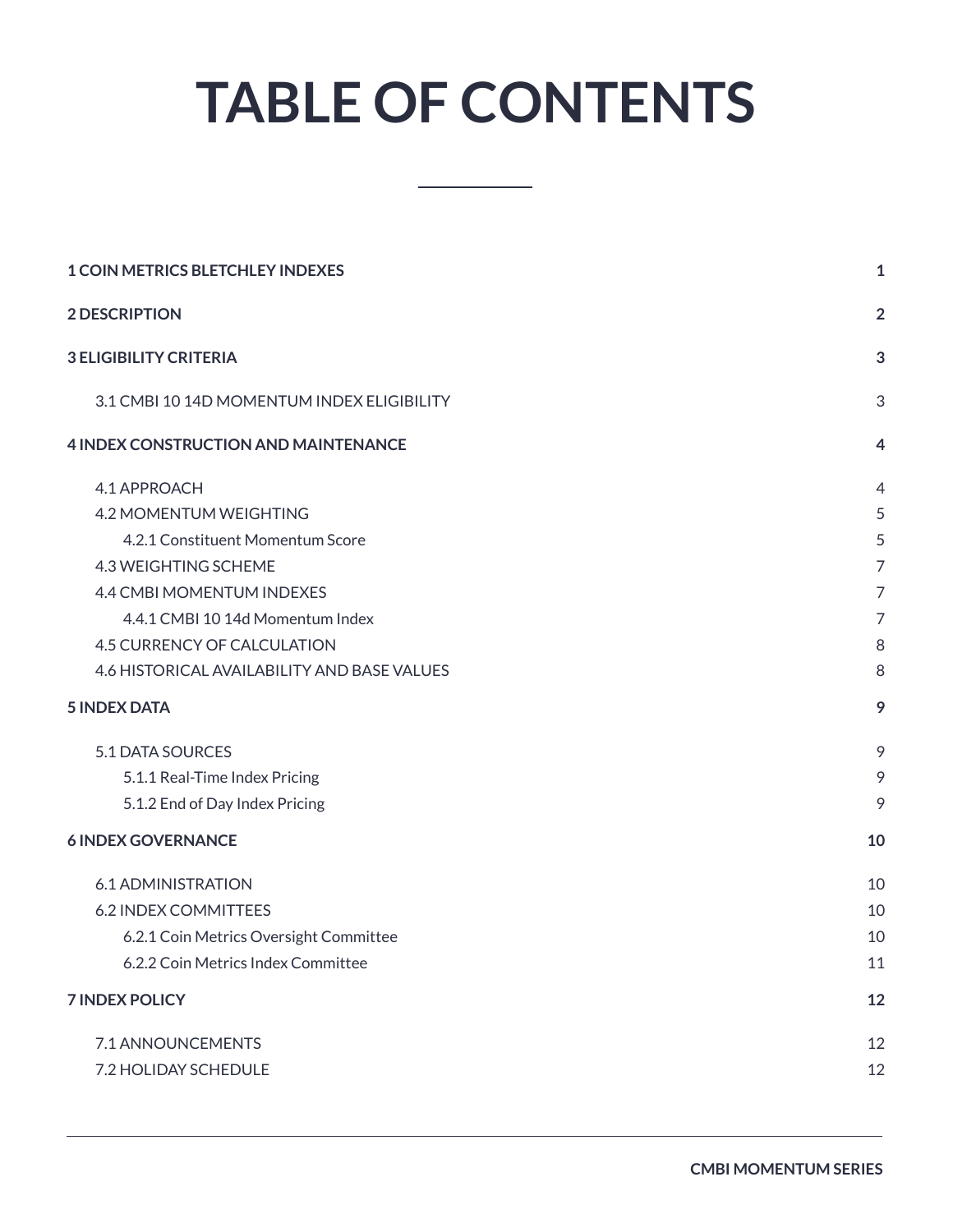| <b>7.3 RESTATEMENT POLICY</b>           | 12 |
|-----------------------------------------|----|
| 7.4 REAL-TIME PRICING                   | 13 |
| 7.5 END OF DAY PRICING                  | 13 |
| 7.6 CALCULATION AND PRICING DISRUPTIONS | 13 |
| 7.6.1 Real-Time Index Calculation       | 13 |
| 7.6.2 End of Day Index Calculation      | 14 |
| 7.7 UNEXPECTED EXCHANGE CLOSURES        | 14 |
| 7.8 TREATMENT OF FORKS                  | 14 |
| 7.9 RECORD RETENTION                    | 14 |
| 7.10 MATERIAL CHANGES OR TERMINATION    | 15 |
| 7.11 CONFLICTS OF INTEREST              | 15 |
| 7.12 COMPLAINTS                         | 15 |
| 7.13 INTERNAL CONTROLS                  | 16 |
| <b>8 CHANGE LOG</b>                     | 17 |
| 9 CONTACT INFORMATION                   | 18 |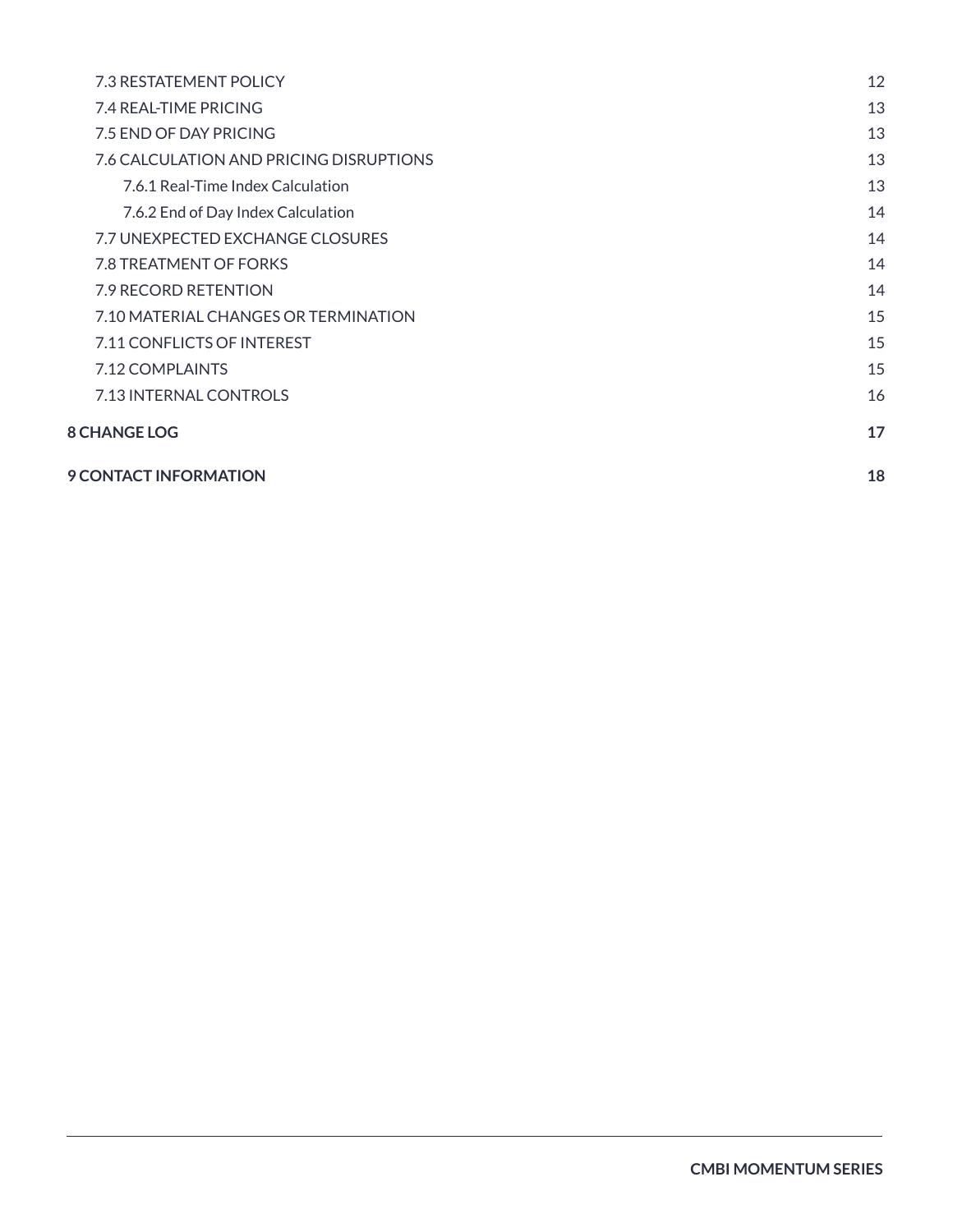## <span id="page-3-0"></span>1 **COIN METRICS BLETCHLEY INDEXES**

Coin Metrics' mission is to provide transparent and actionable cryptoasset market and network (on-chain) data. As one of the early providers of both market and network data, Coin Metrics is uniquely positioned to provide investors with a high quality suite of crypto indexes.

The Coin Metrics Bletchley Indexes ("CMBI") are designed to provide cryptoasset markets with a diverse range of market capitalization-weighted, equal-weighted and network data-weighted indexes to measure performance of the largest and most utilized global cryptoassets. CMBI products are operated and calculated by Coin Metrics and are designed to serve as an independent, transparent, and comprehensive measure of cryptoasset market performance.

Indexes are weighted and calculated using a robust and resilient methodology that is resistant to manipulation and adheres to international best practices for financial benchmarks, including the International Organization of Securities Commissions' (IOSCO) Principles for Financial Benchmarks. The Coin Metrics Oversight Committee (the "Oversight Committee") protects the integrity of CMBI and ensures the indexes serve as a source of transparent and independent benchmarking.

This document is intended to be read in conjunction with other Coin Metrics methodologies that inform the data inputs. These include the CM Real-Time Reference Rates Methodology and CM Reference Rates Methodology.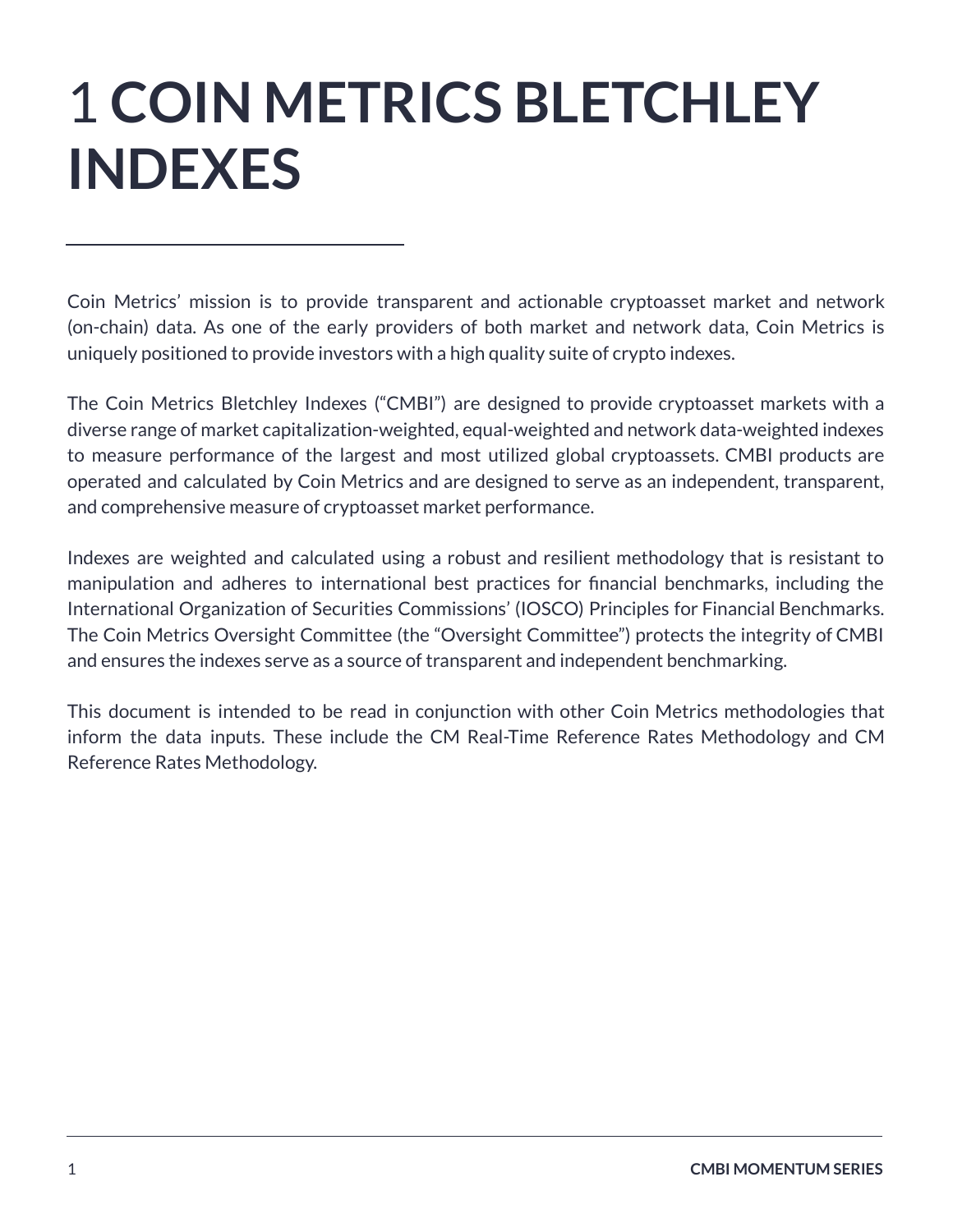## <span id="page-4-0"></span>2 **DESCRIPTION**

Coin Metrics Momentum Indexes aim to reflect the performance of the momentum factor for a variety of CMBI Parent Indexes ("Parent Indexes"). A Parent Index is any CMBI Single Asset Series or CMBI Multi Asset Series Index.

Constituents are selected based on the eligibility criteria of the Parent Index as defined in its methodology. The weight of each cryptoasset within the index is dynamic and based on the momentum scores of the asset during the momentum observation period.

There are two measures of momentum that determine how constituents are selected and weighted in Coin Metrics momentum strategies:

- 1. The total market's momentum during the observation period. This is defined as the sum of the momentum scores across the index constituents during the observation period and defines how much of the index is weighted to crypto assets and cash for each strategy. The calculation of the Momentum Score is defined in Section 4.2.1.
- 2. Each individual constituent's momentum score, which defines how much of an index's total allocation is assigned to a specific constituent.

In the highly volatile and new asset class of cryptoassets, short term momentum durations (i.e. 5-30 days) have empirically provided a more prominent momentum signal than longer term momentum (>30 days). High momentum cryptoassets have demonstrated continuance of trend over the very near term (<30 days).

Index prices are quoted in real-time (every 15 seconds) and assets are rebalanced as defined in Section 4.4 to account for the changing Momentum Scores of each constituent and the addition or deletion of index constituents.

Given the early stages and financial immaturity of the cryptoasset market, there is insufficient trading infrastructure, custody solutions, liquidity, or other financial services to support the long tail of cryptoassets. These factors have gone into the design of CMBI products and the methodology outlined below so as to create a suite of investable indexes. As the ecosystem evolves and becomes more sophisticated, it may be deemed that other indexes become investable.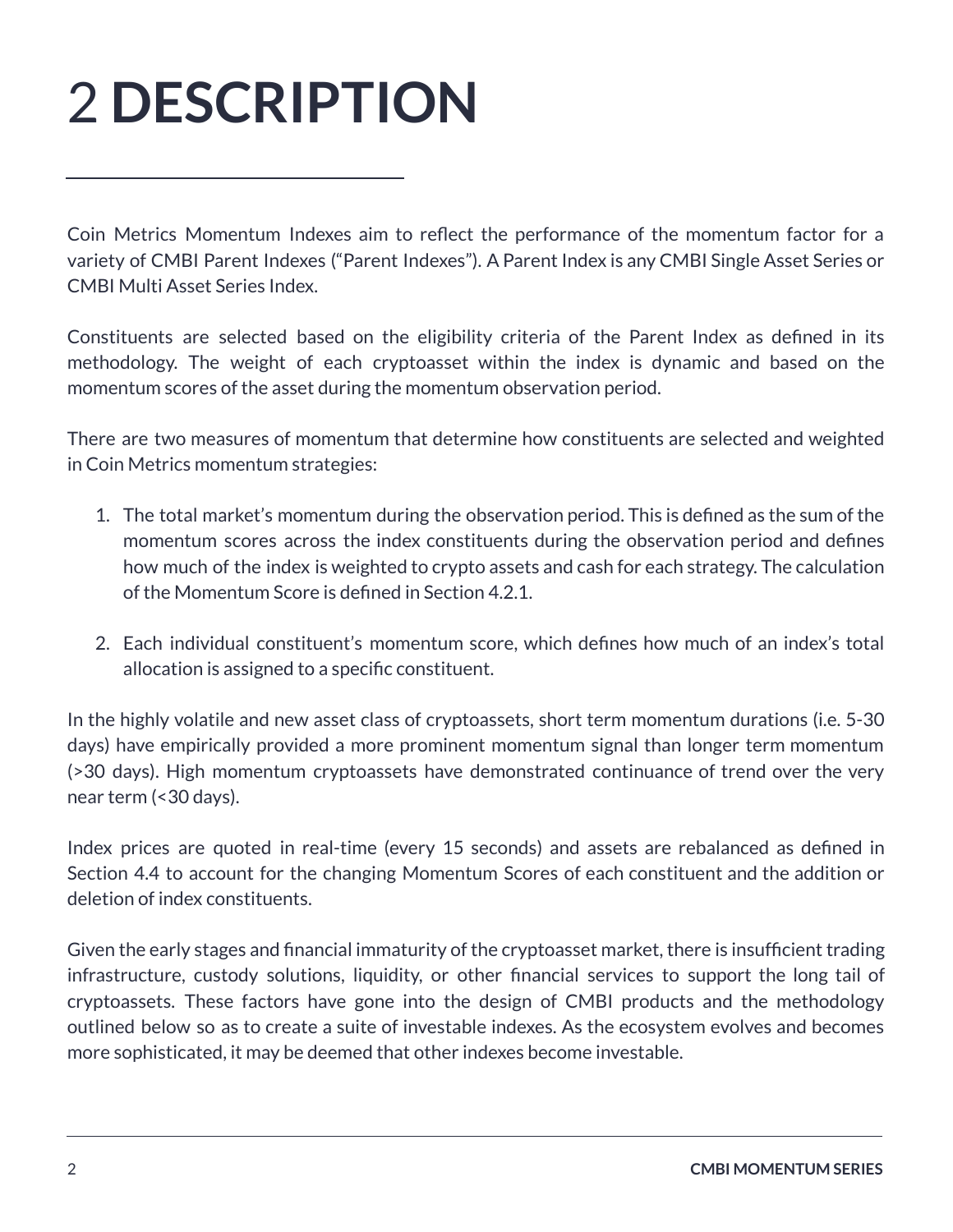## <span id="page-5-0"></span>3 **ELIGIBILITY CRITERIA**

The investment universe of the CMBI Momentum Indexes include all of the existing constituents of the underlying CMBI Parent Index.

### <span id="page-5-1"></span>3.1 **CMBI 10 14D MOMENTUM INDEX ELIGIBILITY**

The eligible universe is represented by the constituent assets selected in the CMBI 10 (CMBI10) monthly rebalances. All other digital assets that are not included in the CMBI 10 are excluded.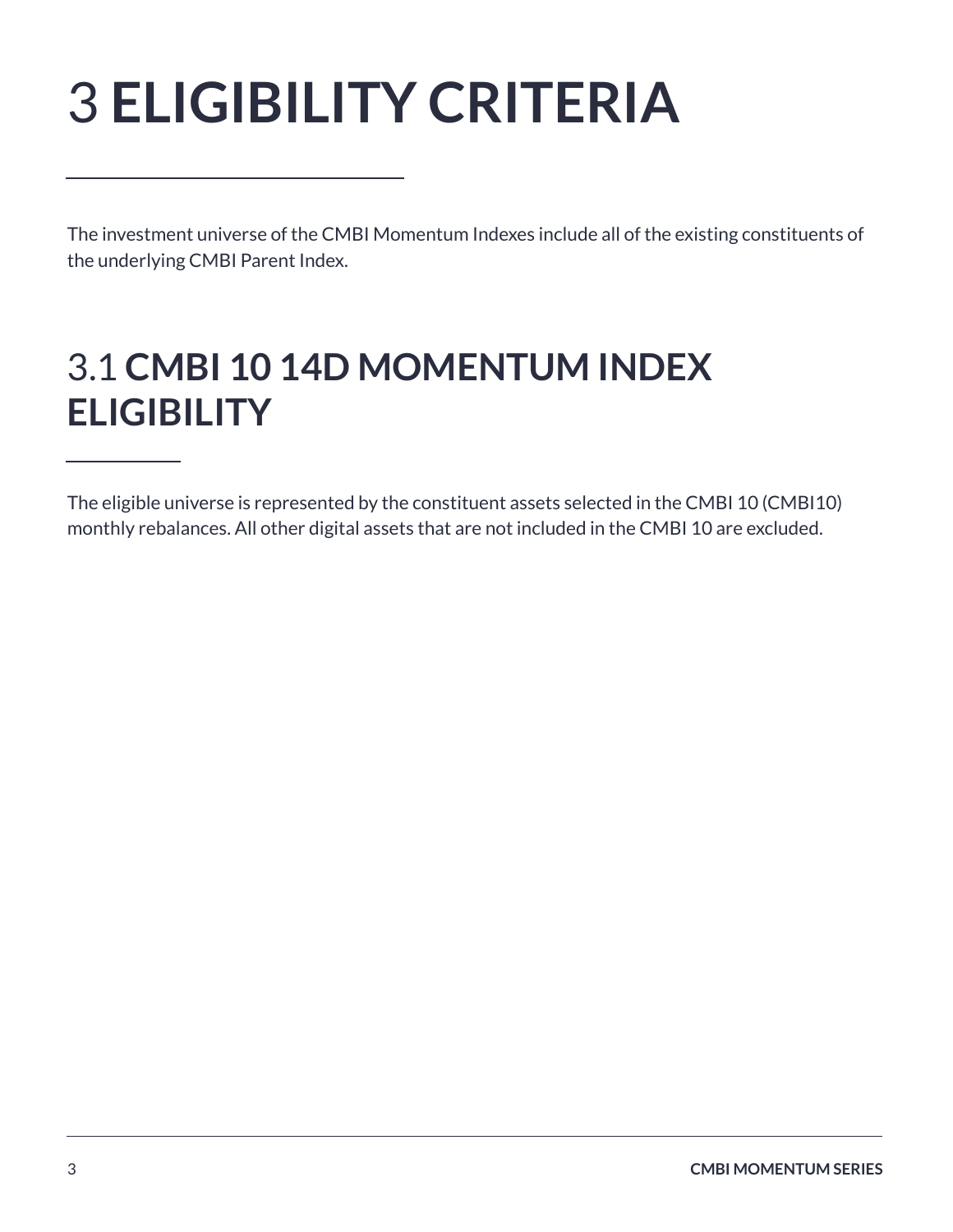## <span id="page-6-0"></span>4 **INDEX CONSTRUCTION AND MAINTENANCE**

## <span id="page-6-1"></span>4.1 **APPROACH**

CMBI Momentum Series constituent selection is defined by its respective Parent Index, as outlined in Section 3 Eligibility Criteria.

Cryptoassets are traded 24 hours a day, 7 days a week, 365 days a year. The CMBI Momentum Series has one official close that is subject to human review at 16:00 ET.

Constituents eligible for a CMBI Momentum Series' Parent Index are typically rebalanced monthly on the first business day of the month at 16:00 ET (the "Parent Index Effective Date"). Whilst the eligible constituents for a CMBI Momentum Series' Parent Indexes are determined on the first business day of the month, constituent composition for a CMBI Momentum Series product is only changed upon the subsequent Momentum Index rebalancing as defined in Section 4.4.

Business days are defined as Monday to Friday, excluding public holidays, as defined by the New York Stock Exchange (NYSE) holidays and trading hours calendar.

To the extent that a forked asset meets the Coin Metrics definition of 'legitimate' (as defined in the CMBI Fork Legitimacy Policy), a liquidation event will occur during index rebalancing. Coin Metrics does not deem airdrops as eligible for a liquidation event in the CMBI Momentum Series. When there is no liquidation event for any fork, the rebalance process will still be conducted but will result in no change to an index.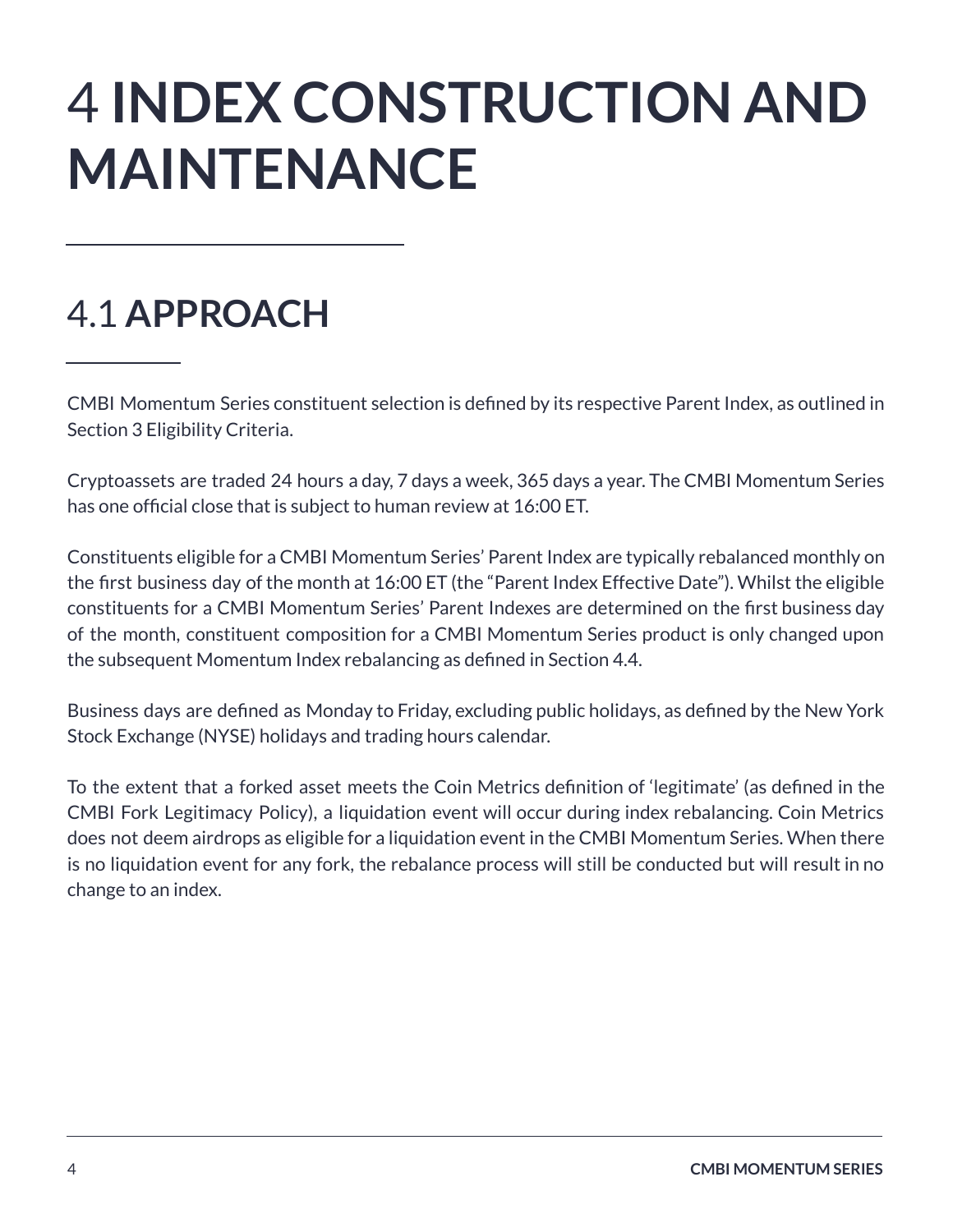## <span id="page-7-0"></span>4.2 **MOMENTUM WEIGHTING**

The cryptoasset market has historically been highly correlated in price movements. As such, Coin Metrics' Momentum Indexes strive to capture both market momentum and specific asset momentum in the determination of asset weighting across indexes.

#### <span id="page-7-1"></span>4.2.1 **Constituent Momentum Score**

The momentum score is defined by its return over the observation period.

Observation Period Momentum Score  $= (P_{T-1}/P_{T-(O+1)}) - 1$ 

Where;

 = Constituent's CM Reference Rate one calendar day prior to the rebalancing date (T)  $P_{T-1}$ 

 $0 =$  Observation Period as defined for each index in Section 4.4 (days)

 $P_{_{T-(O+1)}}^{\phantom{\dag}}$ = Constituent's Coin Metrics Reference Rate (O+1) days prior to the rebalancing date (T)

The momentum score is computed excluding the most recent day of cryptoasset performance.

#### 4.2.2 **Momentum Hurdle Level**

The momentum hurdle is defined as the level at which a constituent is considered to have sufficient momentum and be included during the following rebalance for an index. For example, if an asset's Momentum Score is higher than the Momentum Hurdle Level, it is defined as having momentum and warrants an allocation as defined in Section 4.4. However, if an asset's Momentum Score is lower than the Hurdle Rate, it is not considered during the upcoming momentum index rebalance.

The Momentum Hurdle Level varies between indexes and is defined in each index's construction parameters in Section 4.4.

#### 4.2.3 **Constituent Momentum Factor**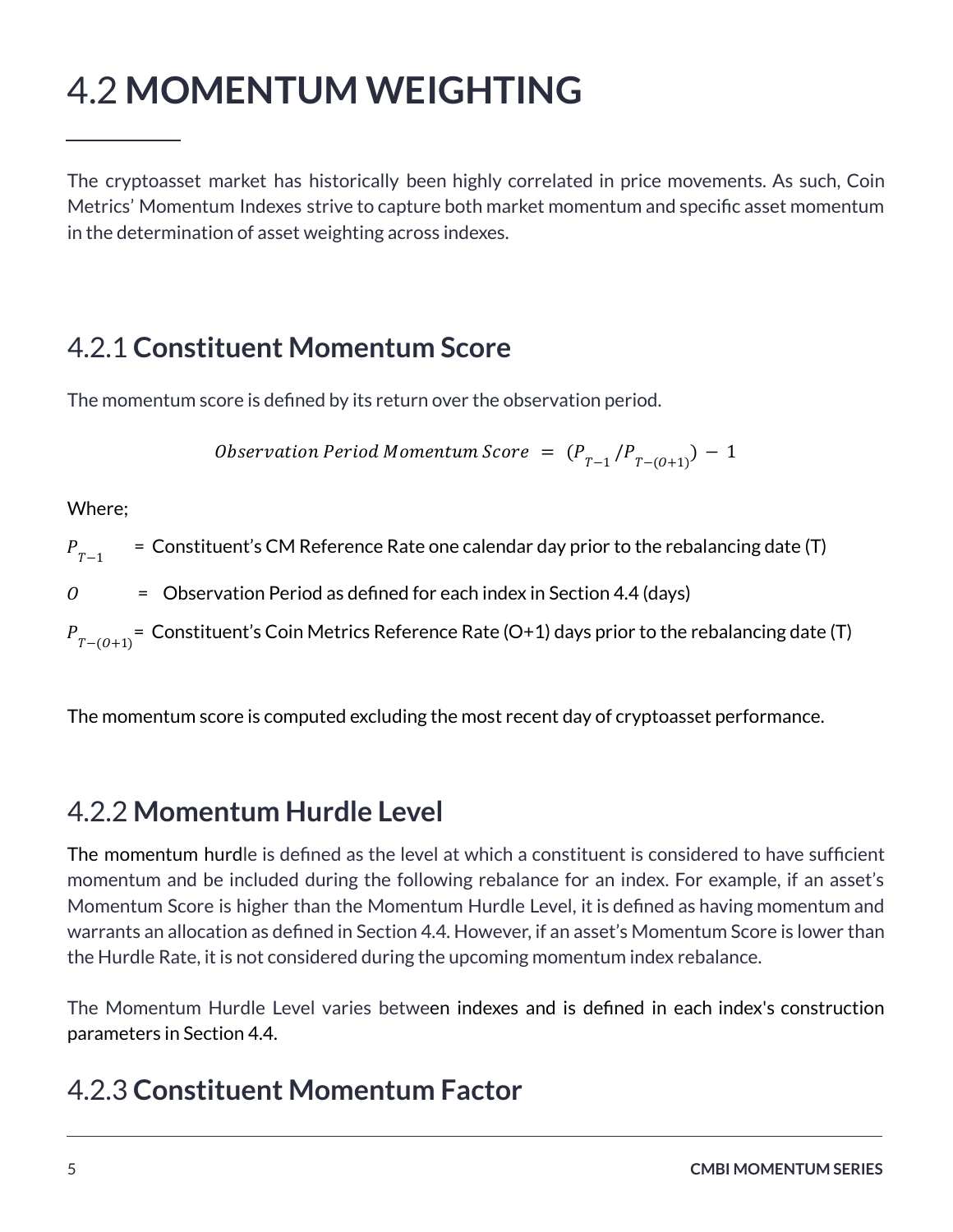Constituents are considered to exhibit the Constituent Momentum Factor if their Constituent Momentum Score, as defined in Section 4.2.1, exceeds the index's Momentum Hurdle Level, as defined in Section 4.2.2.

Each eligible constituent's Momentum Factor is measured independently in a binary nature, as follows. Each constituent is:

- ⸺ Assigned a Constituent Momentum Factor of 1 if their Constituent Momentum Score is greater than the index's Momentum Hurdle Level as defined in Section 4.4.
- ⸺ Assigned a Constituent Momentum Factor of 0 if their Constituent Momentum Score is less than or equal to the index's Momentum Hurdle Level as defined in Section 4.4.

#### 4.2.4 **Constituent Total Momentum Score**

An index's Constituent Total Momentum Score is the sum of Constituent Momentum Factors within the index. An index's Constituent Total Momentum Score has:

- ⸺ a minimum score of 0, when the sum of an index's Constituent Momentum Factors are 0 (i.e. no constituent has a Momentum Score greater than the Momentum Hurdle Level).
- ⸺ A maximum score equal to the number of constituents in the index, when all constituents have a Momentum Factor of 1.

CMBI Momentum Indexes are not necessarily fully allocated to cryptoassets. Indexes can allocate up to 100% of its weight to cash if there is no momentum in any of the constituent assets. The total weight allocated to cash into a momentum strategy is dependent on the Market Momentum Score, as defined for each specific index in section 4.4.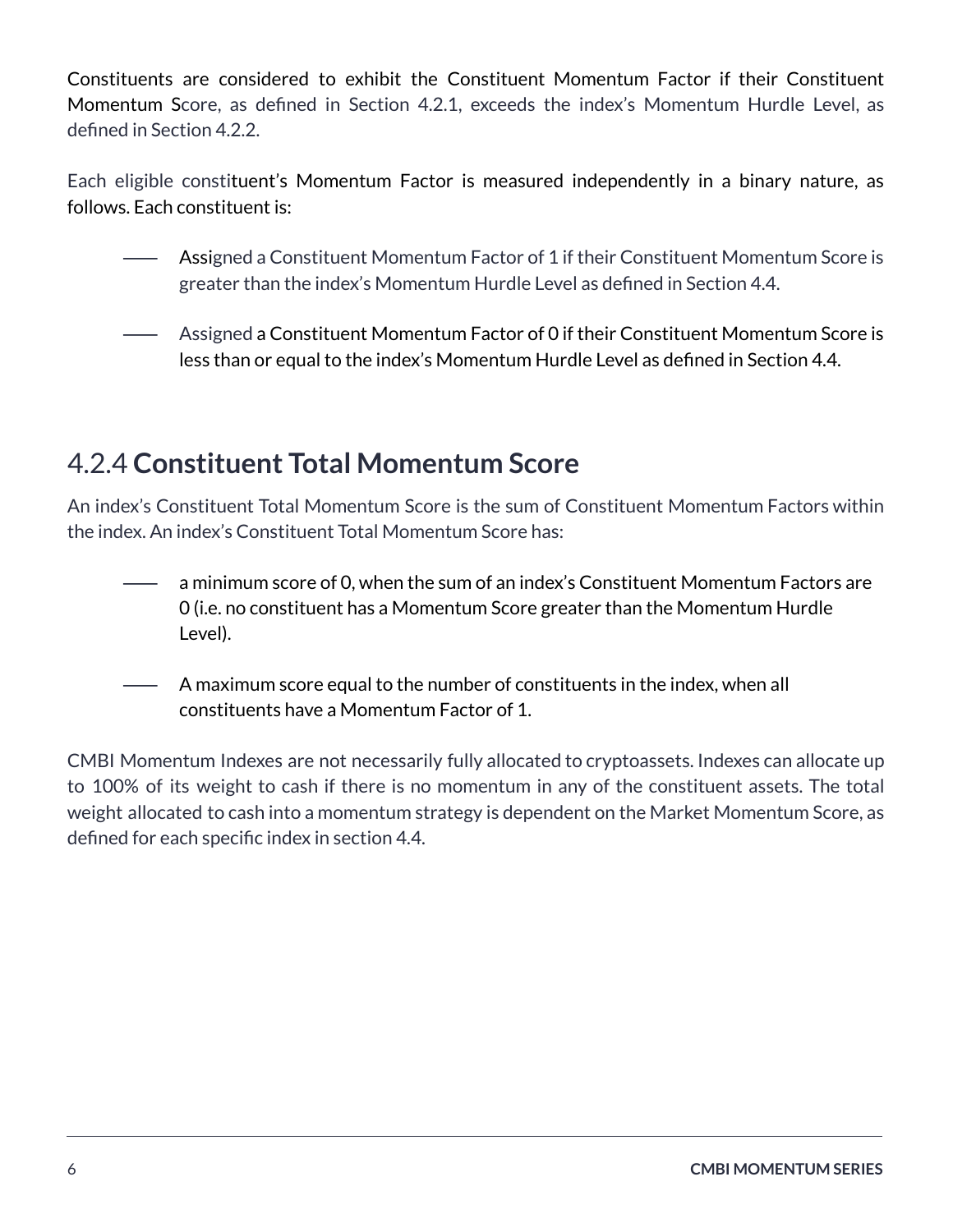## <span id="page-9-0"></span>4.3 **WEIGHTING SCHEME**

For any given rebalance effective date, cryptoassets eligible for inclusion in a CMBI Momentum Index are defined by the Parent Index Constituents. The index weighting assigned to cryptoassets and cash is determined by each specific Index's Constituent Total Momentum Score and the Individual Constituent Weighting schemas outlined in Section 4.4.

### <span id="page-9-1"></span>4.4 **CMBI MOMENTUM INDEXES**

#### <span id="page-9-2"></span>4.4.1 **CMBI 10 14d Momentum Index**

The CMBI 10 14d Momentum Index is rebalanced weekly at 12:00 UTC on the first business day of the week ("Effective Date"). The rebalancing reference date ("Reference Date") is one calendar day prior to the rebalancing day at 12:00 UTC. Business days are defined as Monday - Friday excluding public holidays, as defined by the New York Stock Exchange (NYSE) holidays and trading hours calendar. Calendar days are defined as every day of the year (including weekends and public holidays).

The rebalancing process is as described below:

- 1. Constituents: The eligible constituents during any rebalance are those of the CMBI 10.
- 2. Observation Period: 14 days
- 3. Momentum Hurdle Level: 8%
- 4. Constituent Total Momentum Score: The Total Momentum Score is between zero and ten, with ten being equal to the maximum number of index constituents.
- 5. Total Constituent/Cash Weighting: If the Index's Constituent Total Momentum Score determines the total weighting of the index that is held in cryptoassets or cash. A Constituent Total Momentum Score of:
	- a. 0 indicates a 100% allocation to cash.
	- b. 1 indicates 28% of total assets are allocated to constituents and 72% remains in cash.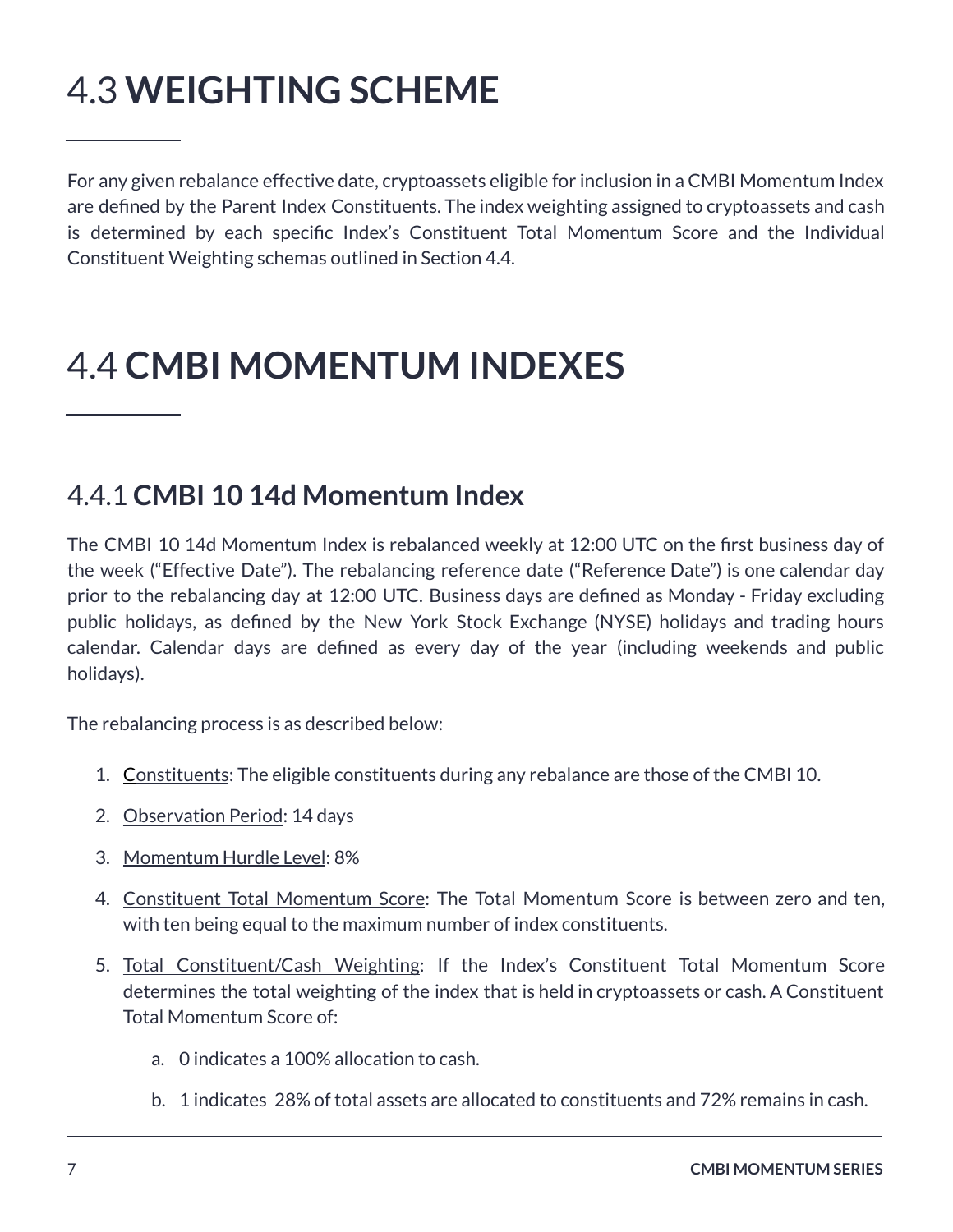c. 10 indicates 100% of total assets are allocated to constituents and 0% remains in cash.

If there is more than one constituent but less than ten with a Momentum Factor of 1, the total assets allocated to constituents increases linearly between 28% and 100% depending on the number of constituents with a Momentum Score greater than the 8% Hurdle Level.

6. Individual Constituent Weight: Constituents with a Momentum Factor of 1 are equally weighted within the total cryptoasset weighting. For example, if 52% of the total level is weighted to cryptoassets, and four constituents have momentum, then each constituent receives a weight of 13.0% ( $\frac{52\% \text{ Total Crypto asset Weighting}}{4 \text{ Constituants}}$ ). 4 Constituents

No additions or deletions are made to the index between rebalancings.

### <span id="page-10-0"></span>4.5 **CURRENCY OF CALCULATION**

Products within the CMBI Momentum Series are quoted in U.S. dollars and Bitcoin. For real-time index pricing, the CM Real-Time Reference Rates are used. For end of day pricing, the CM Reference Rates are used. Both the CM Real-Time Reference Rates and CM Reference Rates are quoted in U.S. dollars and can be converted to be quoted in Bitcoin.

### <span id="page-10-1"></span>4.6 **HISTORICAL AVAILABILITY AND BASE VALUES**

Index history availability and values are shown in the table below.

| <b>Name</b>                    | <b>Ticker</b> | <b>Return</b><br><b>Type</b> | Launch<br><b>Date</b> | <b>Date</b>             | <b>First Value Base Date</b> | <b>Base</b><br><b>Value</b><br>(USD) | <b>Base Value</b><br>(BTC) |
|--------------------------------|---------------|------------------------------|-----------------------|-------------------------|------------------------------|--------------------------------------|----------------------------|
| CMBI 10 14d<br><b>Momentum</b> | CMBI10M       | Price<br>return              |                       | 2021-07-06   2017-01-09 | 2017-01-09                   | 100                                  | 0.110363                   |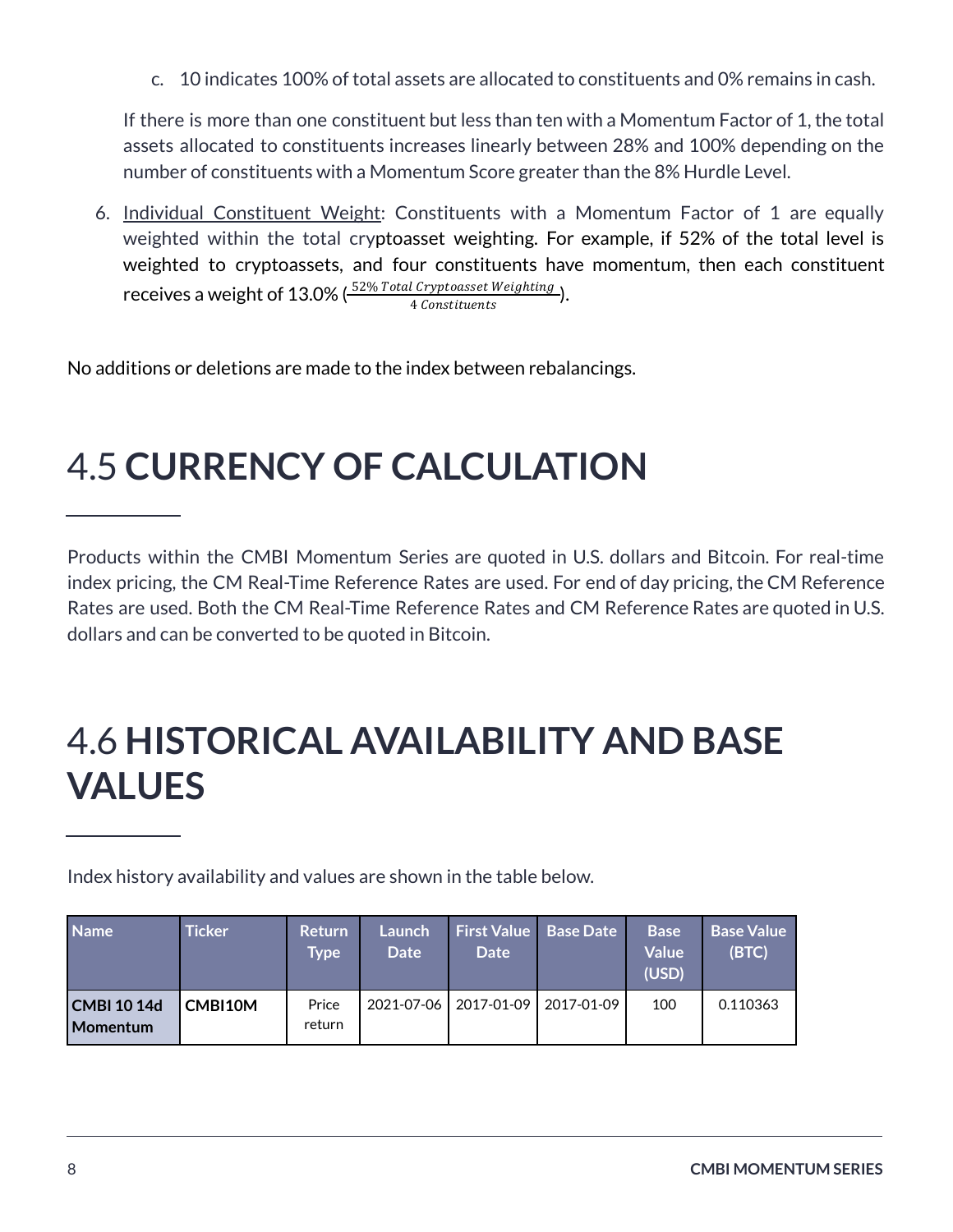<span id="page-11-0"></span>

## <span id="page-11-1"></span>5.1 **DATA SOURCES**

CMBI leverages both Coin Metrics products and external data sources as a means of constructing the indexes and calculating the index level of CMBI products.

#### <span id="page-11-2"></span>5.1.1 **Real-Time Index Pricing**

Real-time input price data for CMBI products is sourced from Coin Metrics Real-Time Reference Rates. Refer to the Coin Metrics Real-Time Reference Rates Methodology for more information.

#### <span id="page-11-3"></span>5.1.2 **End of Day Index Pricing**

End of day input price data for CMBI products is sourced from Coin Metrics Reference Rates. Refer to the Coin Metrics Reference Rates Methodology for more information.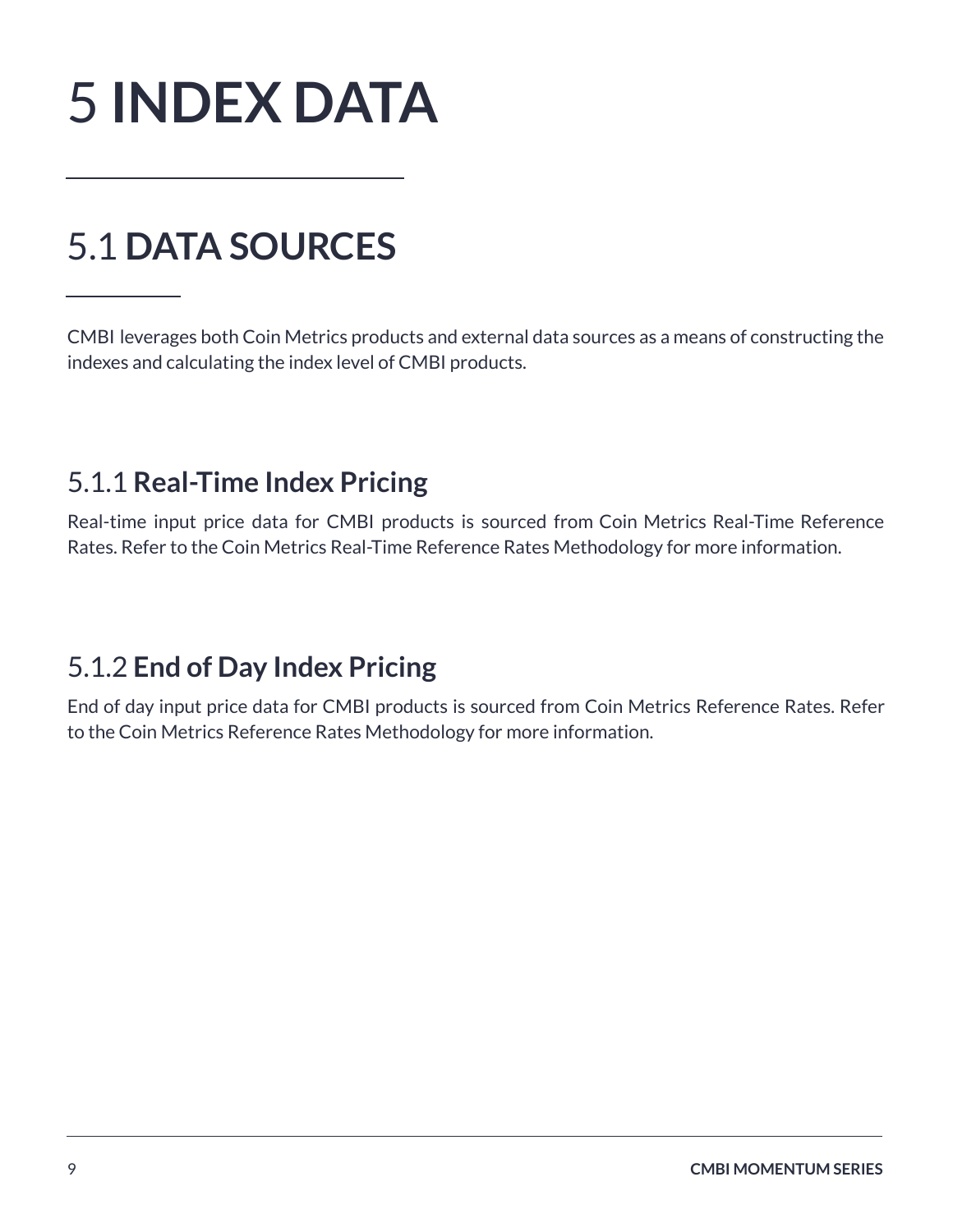## <span id="page-12-0"></span>6 **INDEX GOVERNANCE**

The Coin Metrics Oversight Committee (the "Oversight Committee") and Coin Metrics Index Committee (the "Index Committee") oversee the integrity of the CMBI products.

## <span id="page-12-1"></span>6.1 **ADMINISTRATION**

Coin Metrics serves as the administrator for CMBI products and has primary responsibility for all aspects of the index construction processes, including development, definition, determination, dissemination, operation, and governance. All aspects of index production are carried out by Coin Metrics, however, Coin Metrics relies on a few third party agreements to obtain data inputs for index calculation.

Coin Metrics ensures that transparency in relation to significant decisions and associated rationale are published and made available to external stakeholders. Data contingency and exclusion rules are in place to handle certain extraordinary circumstances and external factors beyond the control of Coin Metrics.

### <span id="page-12-2"></span>6.2 **INDEX COMMITTEES**

#### <span id="page-12-3"></span>6.2.1 **Coin Metrics Oversight Committee**

The Oversight Committee provides independent oversight over the production of CMBI products. The Oversight Committee's responsibilities include regular reviews of the CMBI production process, the CMBI methodologies, the selection of data sources and data inputs, any uses of expert judgment or non-standard procedures, conflicts of interest, the addition or termination of CMBI products, reviewing the results of external and internal audits, and complaints or questions regarding the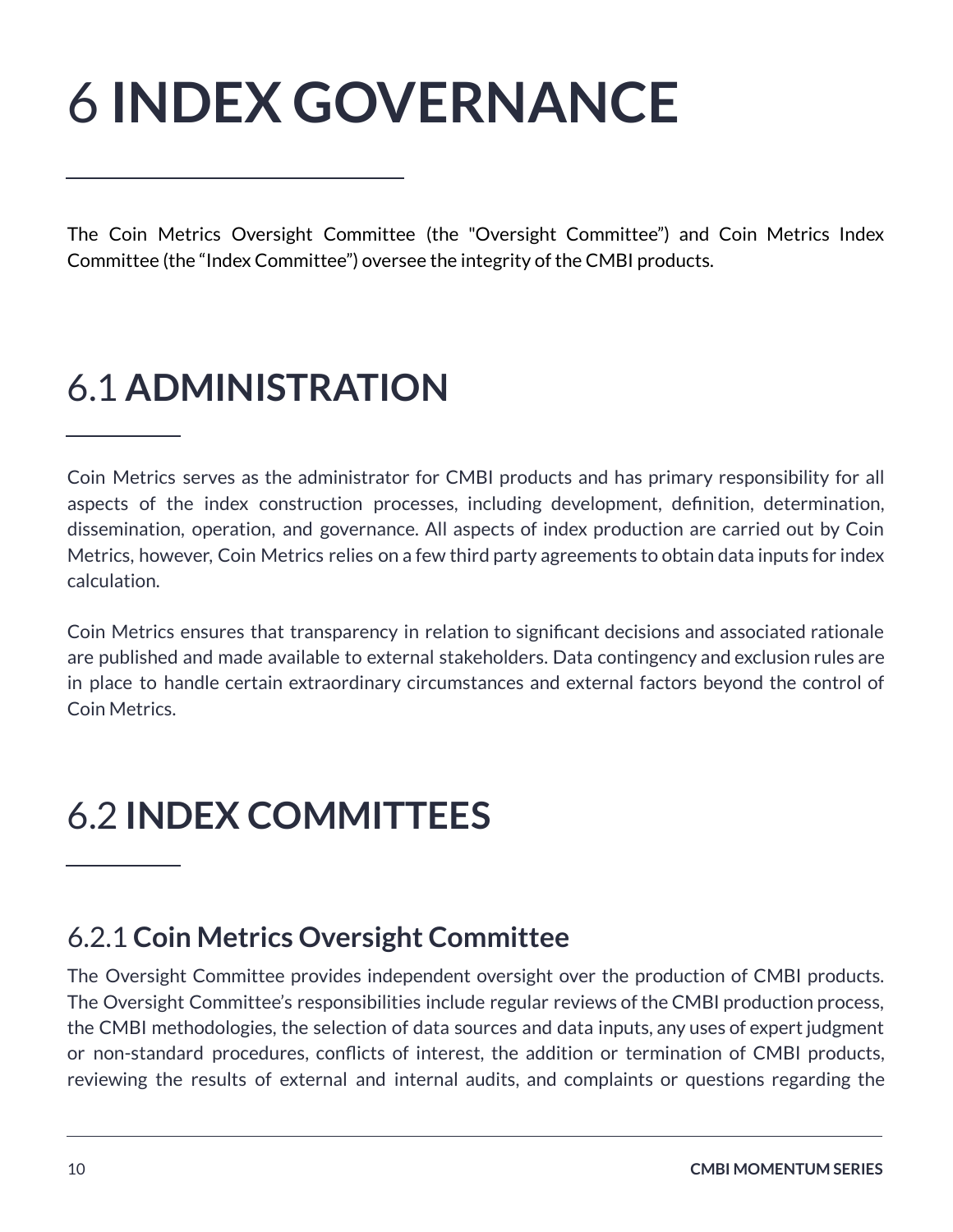indexes from external stakeholders. Additional information regarding the responsibilities and membership of the Oversight Committee can be found in the Coin Metrics Governance Committee Charter.

#### <span id="page-13-0"></span>6.2.2 **Coin Metrics Index Committee**

The Index Committee maintains all products administered and calculated by CMBI. Committee members are Coin Metrics employees. The committee meets monthly to review any significant market events, revise index policies as required and review any ongoing consultation results. In the daily maintenance of the CMBI Momentum Series, the Index Committee reserves the right to apply exceptions and make expert judgements as required to maintain the integrity of the indexes. In such an instance where index determination deviates from the standard methodology or policies as defined in this document or supplemental documents, clients will receive sufficient notice when possible.

At a minimum, the Index Committee will review the CMBI Momentum Series Methodology annually to ensure that indexes that follow the process and policies stated within this document continue to achieve their stated objectives.

Coin Metrics considers the content discussed at monthly Index Committee meetings to be potentially market moving or material and as such treats minutes as confidential.

For information on expert judgement, please refer to the CMBI Policy Documentation.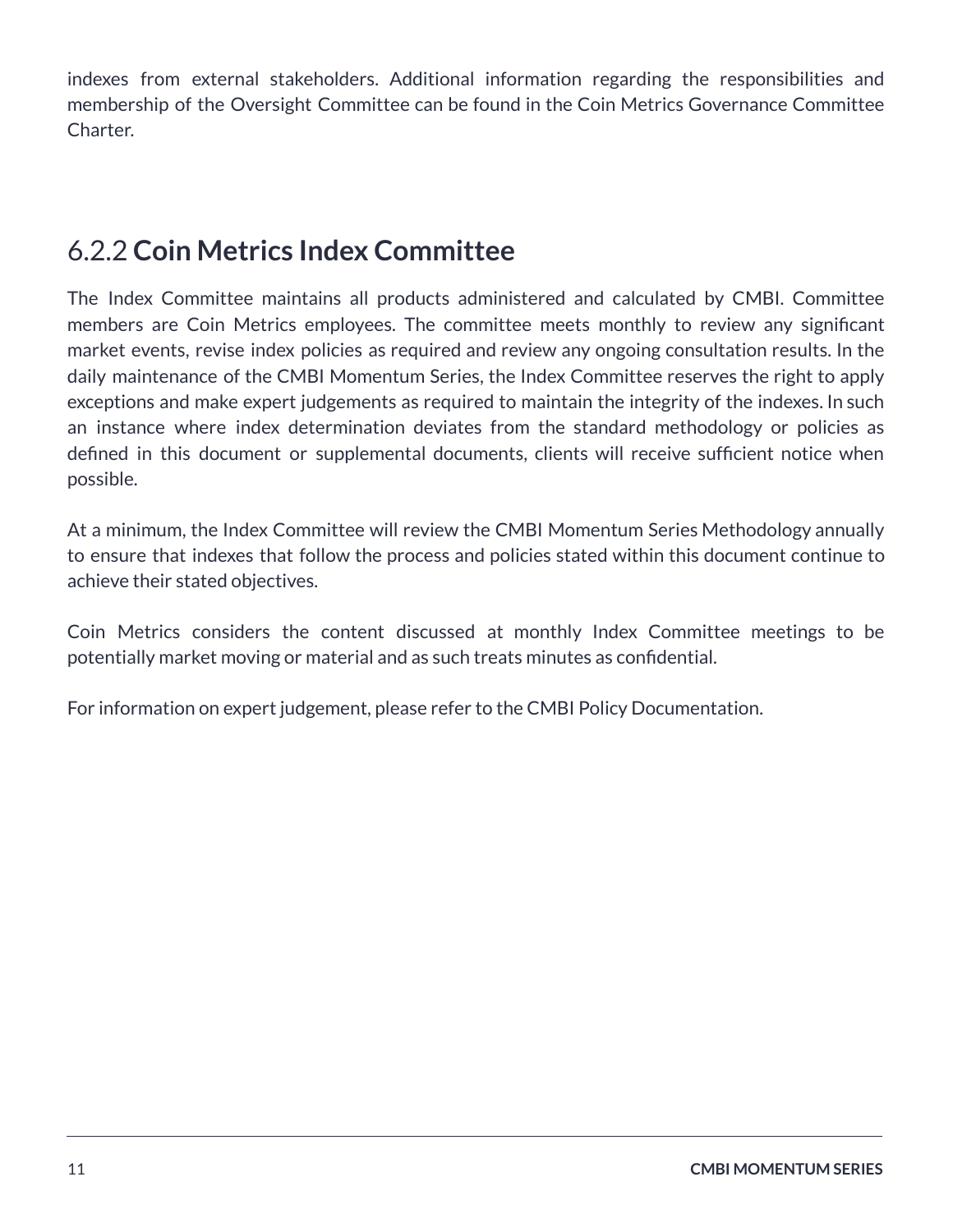## <span id="page-14-0"></span>7 **INDEX POLICY**

## <span id="page-14-1"></span>7.1 **ANNOUNCEMENTS**

Index constituent data is analyzed for completeness daily. In the case of any significant foreseeable event for any index constituent, an announcement will be distributed via a monthly index report distributed to all clients. For any anomalies that are detected during the daily quality review process, Coin Metrics will develop a plan to notify, solicit comments from, and consult with external stakeholders via email or another pre-defined communication channel.

Press releases such as new index creation or significant changes to existing index construction will be released on the Coin Metrics blog (<https://coinmetrics.io/blog/>).

### <span id="page-14-2"></span>7.2 **HOLIDAY SCHEDULE**

The CMBI Momentum Series are calculated 24 hours a day, 7 days a week, 365 days a year.

Rebalances are conducted on business days, Monday to Friday, except for holidays as defined by the New York Stock Exchange (NYSE) holidays and trading hours calendar.

A complete holiday schedule is available on request.

## <span id="page-14-3"></span>7.3 **RESTATEMENT POLICY**

For information on the Restatement Policy, please refer to the CMBI Policy Documentation.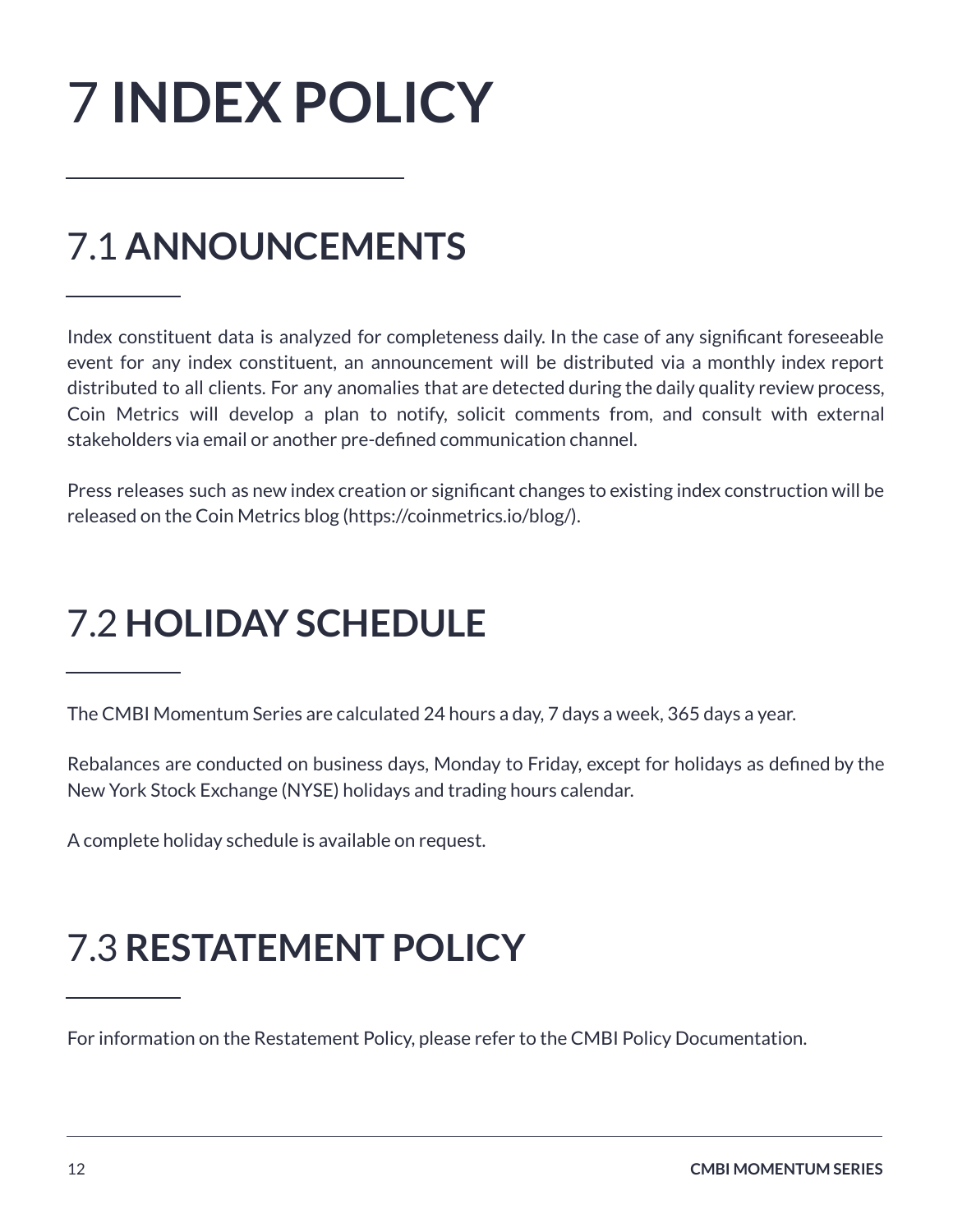## <span id="page-15-0"></span>7.4 **REAL-TIME PRICING**

Real-time index pricing does not update an index's level every time a trade occurs, but rather sources data from CM Real-Time Reference Rates whose methodology stipulates that an assets price is determined using a weighted-median of the most recent trade from each of the constituent markets. Further, index real-time levels will be produced on a predetermined fixed interval (e.g. 15 seconds). At each interval, the CM Real-Time Reference Rates will produce pricing for each constituent asset of an index which will inform index level determination. Real-time intraday index price is provided 24 hours a day, 7 days a week, 365 days a year.

### <span id="page-15-1"></span>7.5 **END OF DAY PRICING**

End of day index pricing sources data from CM Reference Rates, which produce 24 rates daily per asset, one rate at the start of every hour. CMBI Momentum Series products utilize the 16:00 ET rate for determination of the end of day index level. The CM Reference Rate Methodology stipulates that an asset's price is determined utilizing a time-weighted, volume-weighted median over a 61 minute window of trade data. The 16:00 ET end of day rate is subject to human review.

Index licensees may select to utilize and reference an alternate hourly CM Reference Rate for the end of day price of their product, that may not be subject to human review.

## <span id="page-15-2"></span>7.6 **CALCULATION AND PRICING DISRUPTIONS**

#### <span id="page-15-3"></span>7.6.1 **Real-Time Index Calculation**

The CM Real-Time Reference Rates Methodology outlines management of special situations where data is delayed, missing, or unavailable due to periods of illiquidity, extraordinary market circumstances, or outside factors beyond the control of Coin Metrics.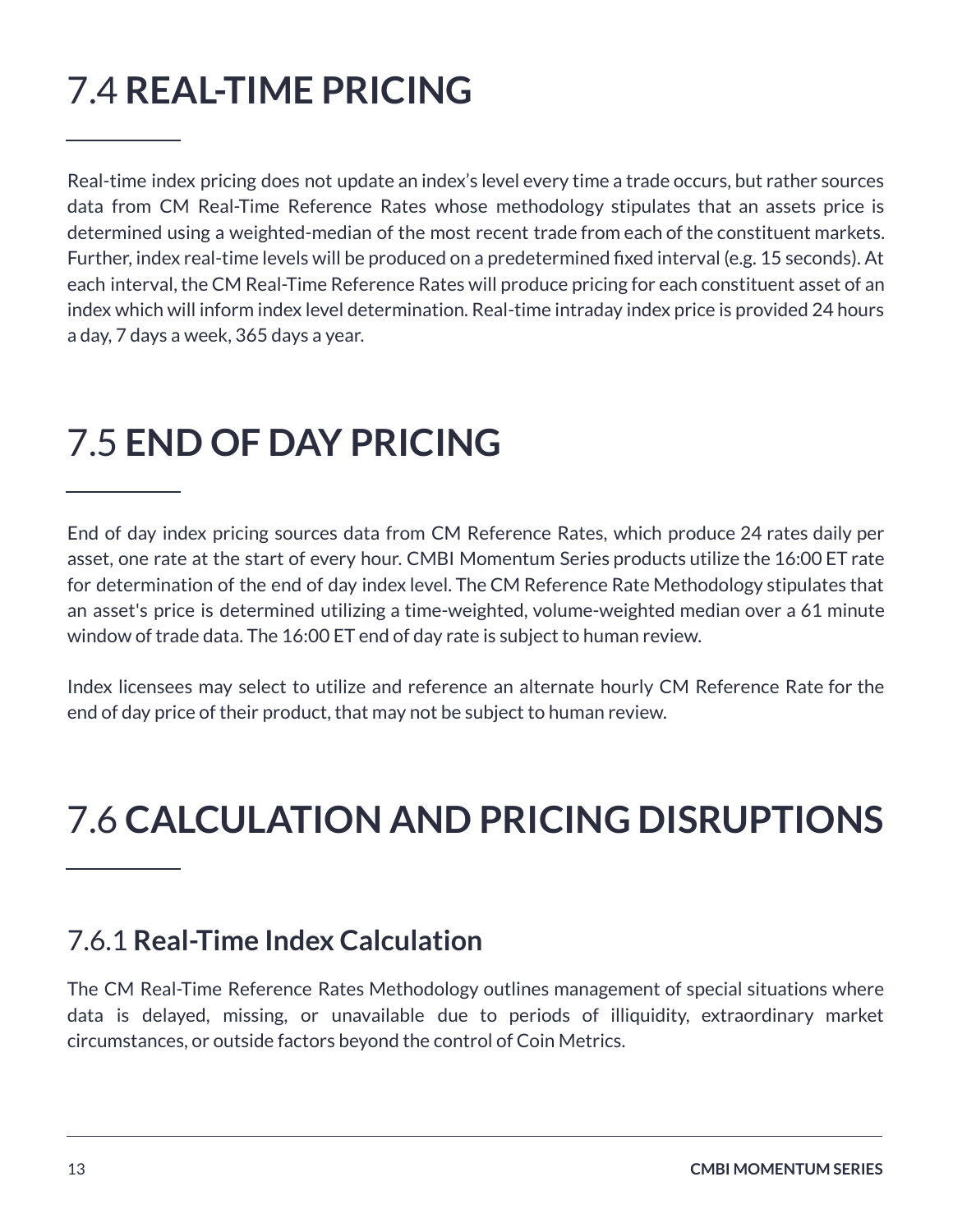### <span id="page-16-0"></span>7.6.2 **End of Day Index Calculation**

The CM Reference Rates Methodology outlines management of special situations where data is delayed, missing, or unavailable due to periods of illiquidity, extraordinary market circumstances, or outside factors beyond the control of Coin Metrics.

## <span id="page-16-1"></span>7.7 **UNEXPECTED EXCHANGE CLOSURES**

For information on the treatment of unexpected exchange closures, please refer to the CMBI Policy Documentation.

## <span id="page-16-2"></span>7.8 **TREATMENT OF FORKS**

For detailed information on the treatment of forks, please refer to the CMBI Fork Legitimacy Policies.

Coin Metrics do not deem airdrops as eligible for a liquidation event in any product within the CMBI Momentum Series.

## <span id="page-16-3"></span>7.9 **RECORD RETENTION**

For information on record retention, please refer to the CMBI Policy Documentation.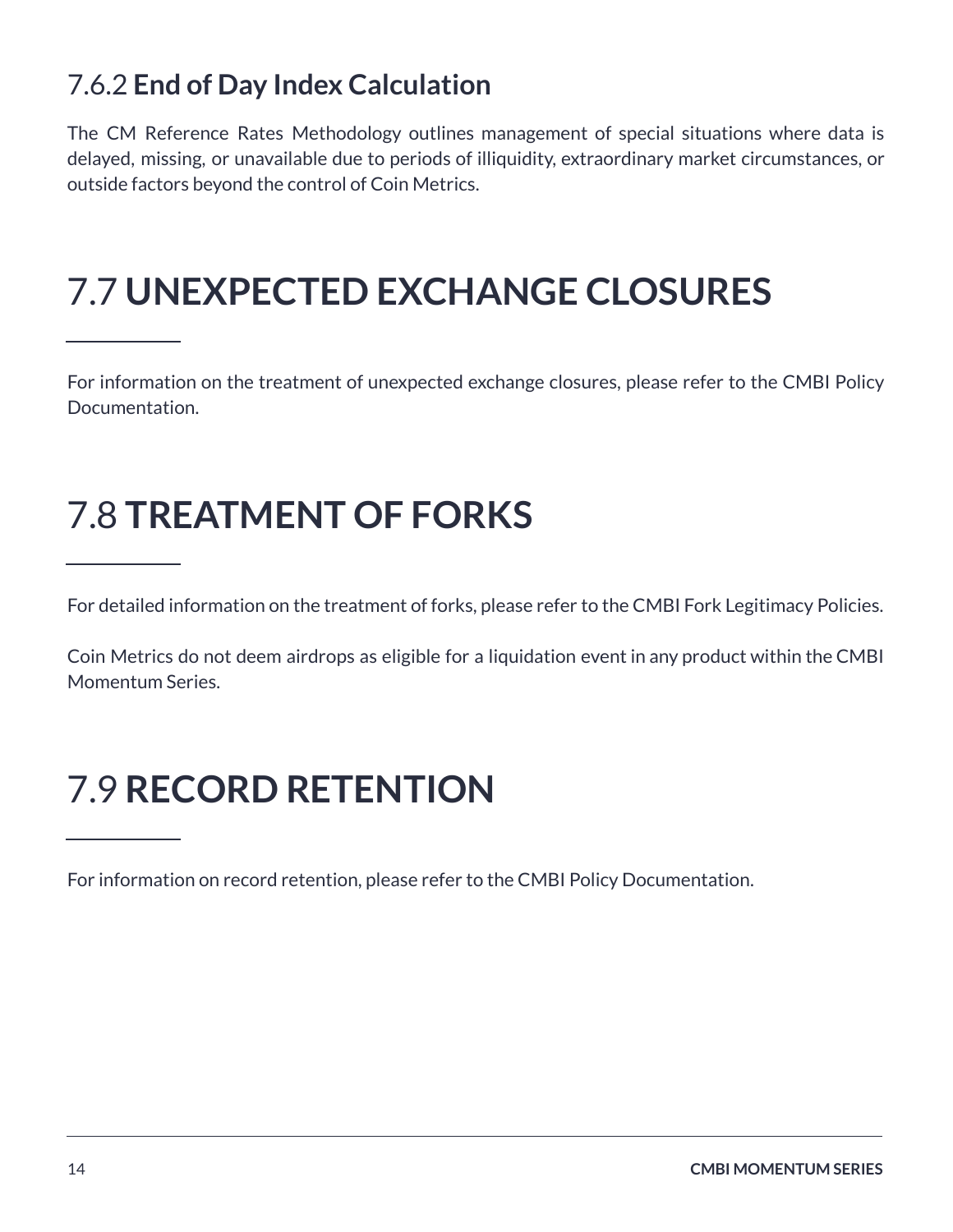## <span id="page-17-0"></span>7.10 **MATERIAL CHANGES OR TERMINATION**

For information on material changes to indexes or termination of indexes, please refer to the CMBI Policy Documentation.

## <span id="page-17-1"></span>7.11 **CONFLICTS OF INTEREST**

For information on Conflicts of Interest, please refer to the Coin Metrics Conflicts of Interest Policy.

### <span id="page-17-2"></span>7.12 **COMPLAINTS**

Complaints about the calculation methodology of the Indexes or the price of a CMBI product should be submitted in writing to [cmbi@coinmetrics.io.](mailto:support@coinmetrics.io) Coin Metrics will investigate any complaints and respond to the complainant in a fair and timely manner. Any investigation of the complaint will adhere to the following procedures:

- 1. The personnel receiving and investigating the complaint will be independent of any personnel who may have been involved in the subject of the complaint.
- 2. All records and documents submitted by the complainant and related to the investigation into the complaint will be retained for a period of at least five years and submitted to the Oversight Committee for review.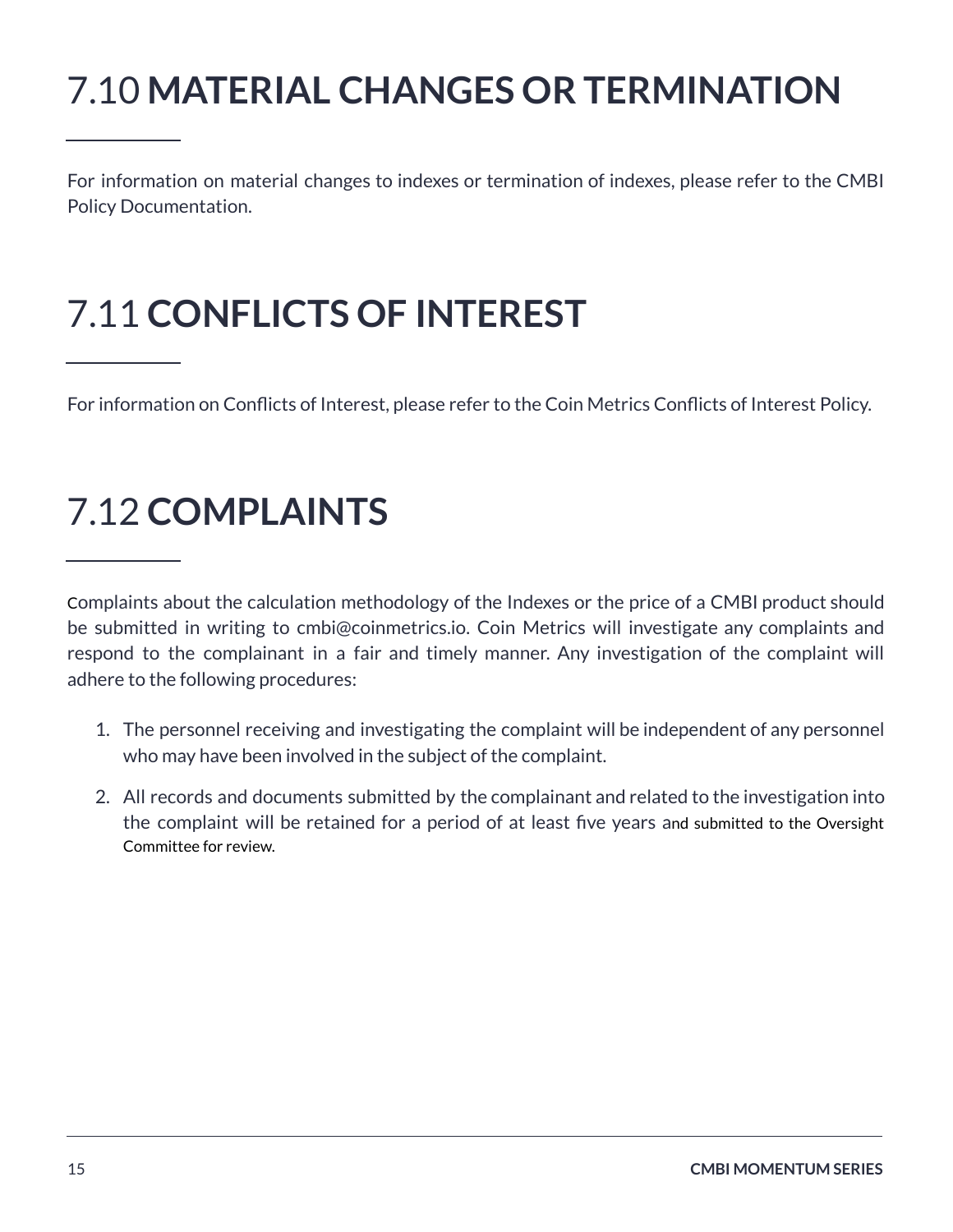## <span id="page-18-0"></span>7.13 **INTERNAL CONTROLS**

Coin Metrics has implemented internal controls to protect the integrity of CMBI products. These controls cover the selection of input data sources, the collection of data from input data sources, and maintaining the integrity of collected data. Staff involved with the design, calculation and dissemination of Indexes have been trained in the proper usage of the data and maintain proper segregation of responsibilities. Any exercise of non-standard procedures is subject to dual approval by staff members, and is logged and reported to the Oversight Committee which periodically reviews any incidents. In addition, Coin Metrics maintains a whistleblowing mechanism to facilitate the reporting of any potential misconduct.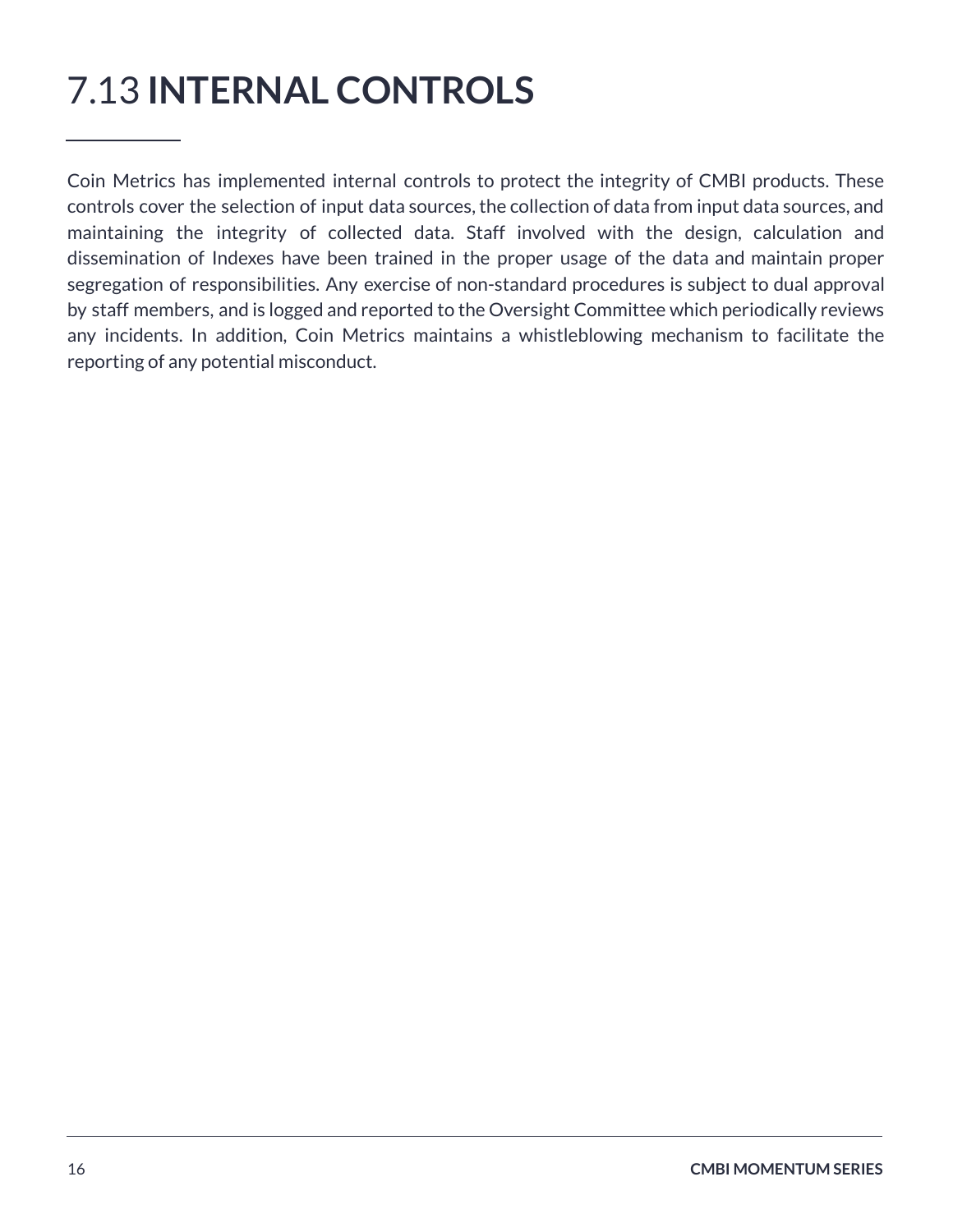## <span id="page-19-0"></span>8 **CHANGE LOG**

| <b>RELEASE</b> | <b>DATE</b>   | <b>CHANGES</b>                                       |
|----------------|---------------|------------------------------------------------------|
| Version 1.0    | June 30, 2021 | <b>Finalized CMBI Momentum Series</b><br>Methodology |